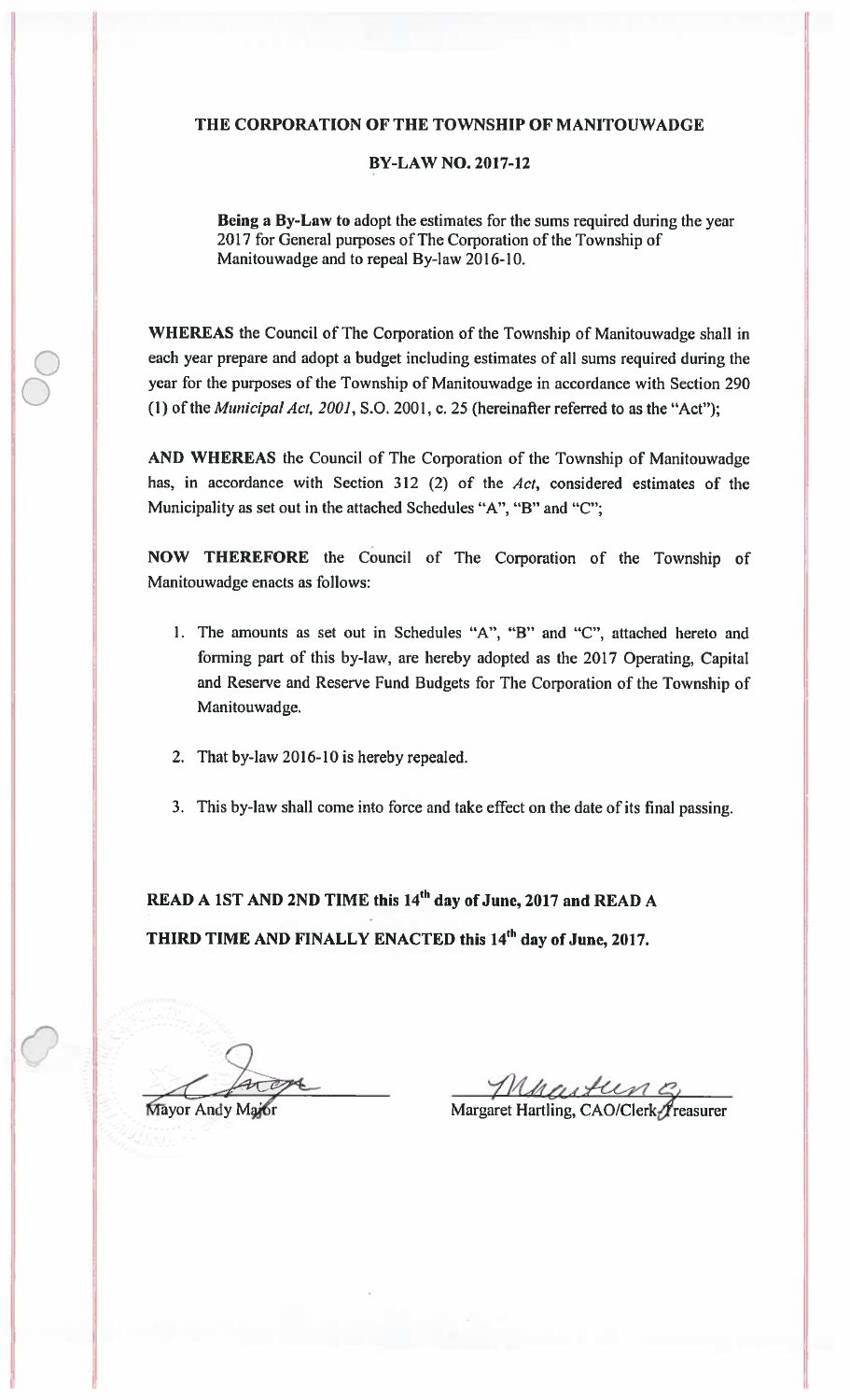|                                                     |                  | 2017                |                    |  |
|-----------------------------------------------------|------------------|---------------------|--------------------|--|
|                                                     | <b>Estimated</b> | <b>Estimated</b>    | <b>Net Program</b> |  |
| <b>Net Operating Budget</b>                         | <b>Revenues</b>  | <b>Expenditures</b> | <b>Cost</b>        |  |
|                                                     |                  |                     |                    |  |
| <b>General Revenues</b>                             | 1,819,923.41     |                     | (1,819,923.41)     |  |
| <b>Council and Elections</b>                        |                  | 100,017.00          | 100,017.00         |  |
| Administration/Housing                              | 286,720.00       | 1,256,937.00        | 970,217.00         |  |
| Protection                                          | 4,050.00         | 836,595.00          | 832,545.00         |  |
| Health, Cemetary                                    | 400.00           | 149,002.00          | 148,602.00         |  |
| Transportation, Roadways, Street Lighting           | 2,025.00         | 1,009,940.00        | 1,007,915.00       |  |
| Airport                                             | 63,700.00        | 146,540.00          | 82,840.00          |  |
| <b>Water and Sewer</b>                              | 800,507.00       | 898,970.00          | 98,463.00          |  |
| <b>Solid Waste</b>                                  | 15,020.00        | 189,785.00          | 174,765.00         |  |
| Nuclear Waste Learn More Program                    | 125,000.00       | 125,000.00          |                    |  |
| Parks, Programs, Pool                               | 43,900.00        | 181,435.00          | 137,535.00         |  |
| <b>Recreation Admin. /Community Centre</b>          | 27,422.00        | 539,165.00          | 511,743.00         |  |
| <b>Golf Course and Ski Hill</b>                     | 46,165.00        | 229,890.00          | 183,725.00         |  |
| <b>Golf Clubhouse</b>                               | 20,375.00        | 53,695.00           | 33,320.00          |  |
| Library                                             | 19,807.00        | 131,055.00          | 111,248.00         |  |
| <b>Building, Planning and Adjustment</b>            | 4,100.00         | 45,150.00           | 41,050.00          |  |
| <b>Economic Development</b>                         | 4,479.00         | 26,605.00           | 22,126.00          |  |
| <b>Total Net Operating Costs</b>                    | 3,283,593.41     | 5,919,781.00        | 2,636,187.59       |  |
| <b>Revenue Fund Transfers to Capital</b>            |                  |                     | 536,357.29         |  |
| <b>Revenue Fund Net Contributions to Reserves</b>   |                  |                     | 526,572.24         |  |
| <b>Total Amount to be Raised by Taxation or PIL</b> |                  |                     | 3,699,117.12       |  |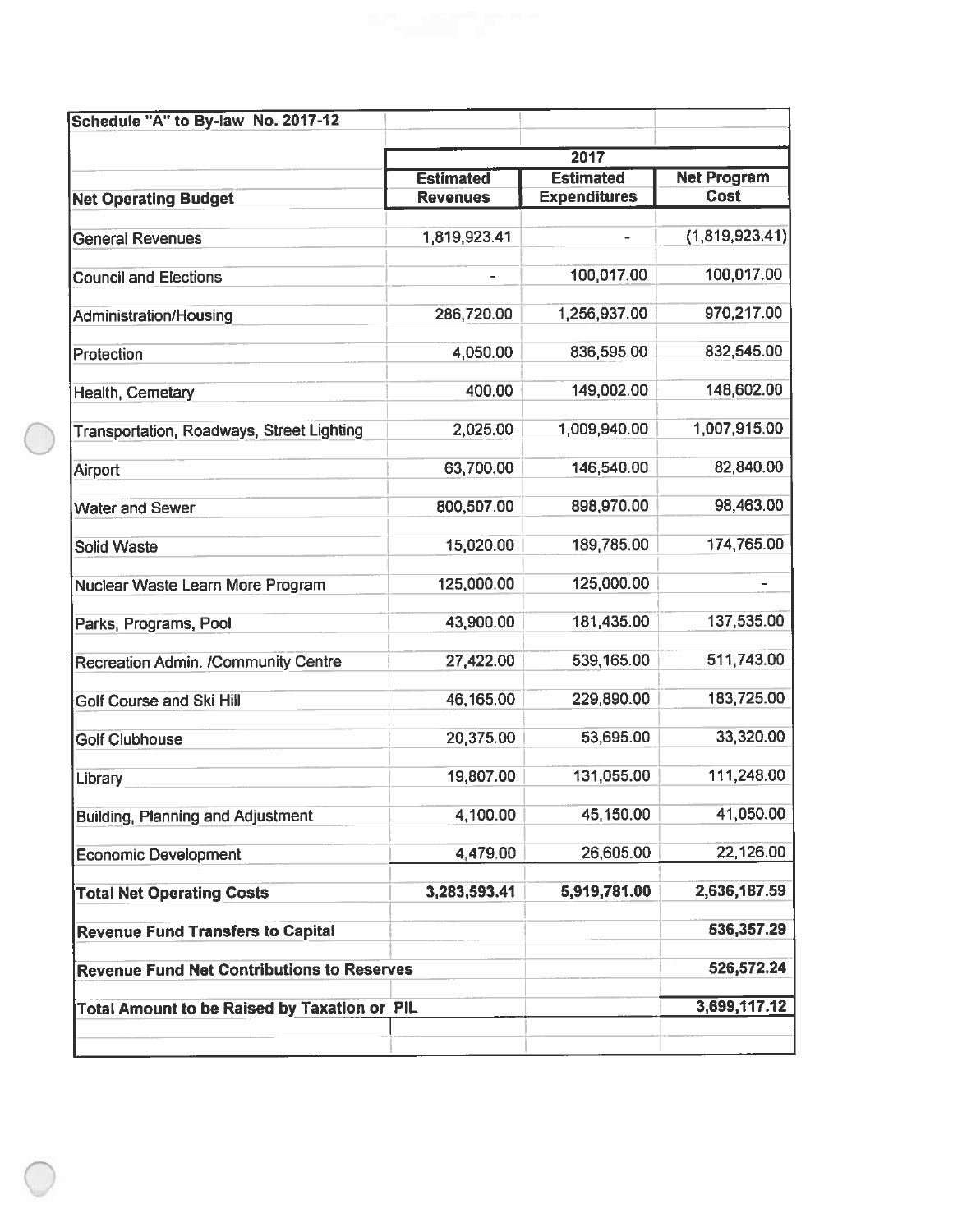| Schedule "B" to By-law # 2017-12                   |                 |                         |                        |                           |                |                     |               |                   |                               |                              |                  |
|----------------------------------------------------|-----------------|-------------------------|------------------------|---------------------------|----------------|---------------------|---------------|-------------------|-------------------------------|------------------------------|------------------|
| <b>Capital Fund Continuity - 2017</b>              |                 |                         |                        |                           |                |                     |               |                   |                               |                              |                  |
|                                                    |                 | <b>Budgeted</b>         | <b>Funding Sources</b> |                           |                |                     |               |                   |                               |                              |                  |
|                                                    |                 | Cost<br>for             | From<br>Revenue        | Transfer<br>from          | Transfer<br>To | Ontario<br>Specific | Long<br>Term  | Canada<br>Specfic | <b>Gas Tax Def</b><br>Revenue | Intra fund<br>Reallocations* | Other<br>Revenue |
| <b>DEPARTMENT</b>                                  |                 | 2017                    | Fund                   | <b>Reserves</b>           | <b>ResFund</b> | <b>Grants</b>       | Debt          | Grants            |                               |                              |                  |
| <b>Administration</b>                              |                 |                         |                        |                           |                |                     |               |                   |                               |                              |                  |
| <b>Official Plan</b>                               | 2-4-1400-62105  | 40,200.00               | 5,000.00               | 35,200.00                 | 0.00           | 0.00                | 0.00          | 0.00              | 0.00                          | 0.00                         | 0.00             |
| <b>Demolition Hotel</b>                            |                 | 385,000.00              | 0.00                   | 385,000.00                | 0.00           | 0.00                | 0.00          | 0.00              | 0.00                          | 0.00                         | 0.00             |
| <b>Skate Park and MGAC</b>                         |                 | 275.951.00              | 0.00                   | 262,951.00                | 0.00           | 0.00                | 0.00          | 0.00              | 0.00                          | 0.00                         | 13,000.00        |
| <b>Heating Controls</b>                            | 2-4-1400-62109  | 98,700.00               | 0.00                   | 98,700.00                 | 0.00           | 0.00                | 0.00          | 0.00              | 0.00                          | 0.00                         | 0,00             |
| <b>Feasibility Study Forest</b>                    |                 | 35,000.00               | 0.00                   | 35,000.00                 | 0.00           | 0.00                | 0.00          | 0.00              | 0.00                          | 0.00                         | 0.00             |
| <b>Asset Management</b>                            |                 | 100,000.00              | 0.00                   | 0.00                      | 0.00           | 0.00                | 0.00          | 0.00              | 100,000.00                    | 0.00                         | 0.00             |
| Reception upgrades                                 | 2-4-1400-XXXX   | 109,980.00              | 0.00                   | 30,000.00                 | 0.00           | 0.00                | 0.00          | 0.00              | 0.00                          | 0.00                         | 79,980.00        |
| <b>Total Administration Capital</b>                |                 | 1,044,831.00            | 5,000.00               | 846,851.00                | 0.00           | 0.00                | 0.00          | 0.00              | 100,000.00                    | 0.00                         | 92,980.00        |
| <b>Fire Department</b>                             |                 |                         |                        |                           |                |                     |               |                   |                               |                              |                  |
| Pagers                                             | 2-4-2100-62487  | 5,000.00                | 5,000.00               | 000                       | 0.00           | 0.00                | 0.00          | 0.00              | 0.00                          | 0.00                         | 0.00             |
| Fire Hall LED fighting                             |                 | 14,000.00               | 14,000.00              | 0.00                      | 0.00           | 0.00                | 0.00          | 0.00              | 0.00                          | 0.00                         | 0.00             |
| Truck                                              |                 | 30,000.00               | 30,000.00              | 0.00                      | 0.00           | 0.00                | 0.00          | 0.00              | 0.00                          | 0.00                         | 0.00             |
| Pumper replacement                                 |                 | 462,890.00              | 138,782.29             | 314,107.71                | 0.00           | 0.00                | 0.00          | 0.00              | 0.00                          | 0.00                         | 10,000.00        |
| <b>Total Fire Department Capital</b>               |                 | 611,890.00              | 187,782.29             | 314,107.71                | 0.00           | 0.00                | 0.00          | 0.00              | 0.00                          | 0.00                         | 10,000.00        |
| Airport                                            |                 |                         |                        |                           |                |                     |               |                   |                               |                              |                  |
| Repaving study                                     |                 | 35,000.00               | 0.00                   | 35,000 00                 | 0.00           | 0.00                | 0.00          | 0.00              | 0.00                          | 0.00                         | 0.00             |
| <b>Total Airport Capital</b>                       |                 | 35,000.00               | 0.00                   | 35,000.00                 | 0.00           | 0.00                | 0.00          | 0.00              | 0.00                          | 0.00                         | 0.00             |
|                                                    |                 |                         |                        |                           |                |                     |               |                   |                               |                              |                  |
| <b>Public Works Capital</b>                        |                 |                         |                        |                           |                |                     |               |                   |                               | 0.00                         | 0.00             |
| <b>Asphalt Reclaimer</b>                           |                 | 27,950.00               | 27,950.00              | 0.00                      | 0.00           | 0.00                | 0.00          | 0.00              | 0.00                          | 0.00                         | 0.00             |
| Asphalt spreader                                   |                 | 70,000.00               | 70,000.00              | 0.00                      | 0.00           | 0.00                | 0.00          | 0.00              | 0.00<br>0.00                  | 0.00                         | 0.00             |
| Asphalt ride on roller                             |                 | 30,000.00               | 30,000.00              | 0.00<br>0.00              | 0.00<br>0.00   | 0.00<br>0.00        | 0.00<br>0.00  | 0,00<br>0.00      | 0.00                          | 0.00                         | 0.00             |
| 8 Black road-Roof repair & heaters                 |                 | 30,000.00<br>239,365.00 | 30,000.00<br>0.00      | 100,000.00                | 0.00           | 0.00                | 0.00          | 0.00              | 139,365.00                    | 0.00                         | 0.00             |
| Garbage Truck Replacement<br>Sand dome roof repair |                 | 60,000 00               | 0.00                   | 0.00                      | 0.00           | 0.00                | 0.00          | 0.00              | 60,000.00                     | 0.00                         | 0.00             |
| Transmission on Grader                             | 2-4-3100-62141  | 49,800.00               | 49,800.00              | 0.00                      | 0.00           | 0.00                | 0.00          | 0.00              | 0.00                          | 0.00                         | 0.00             |
| <b>Total Public Works Capital</b>                  |                 | 507,115.00              | 207,750.00             | 100,000.00                | 0.00           | 0.00                | 0.00          | 0.00              | 199,365.00                    | 0.00                         | 0.00             |
|                                                    |                 |                         |                        |                           |                |                     |               |                   |                               |                              |                  |
| <b>Water Works</b>                                 |                 |                         |                        |                           |                |                     |               |                   |                               |                              |                  |
| Water Reservior Cleaning/lagoon inspection         |                 | 20,100.00               | 0.00                   | 0.00                      | 0.00           | 20.100.00           | 0.00          | 0.00              | 0.00                          | 0.00                         | 0.00             |
| Wells 3 & 4 Rehab/Asset Cond.                      |                 | 100.000.00              | 25,000.00              | 0.00                      | 0.00           | 75,000.00           | 0.00          | 0.00              | 0.00                          | 0.00                         | 0.00             |
| Truck - Water/Sewer repairs                        |                 | 50,000.00               | 50,000.00              | 0.00                      | 0.00           | 0.00                | 0.00          | 0.00              | 0.00                          | 0.00                         | 0.00             |
| <b>Total Water Works Capital</b>                   |                 | 170,100.00              | 75,000.00              | 0.00                      | 0.00           | 95,100.00           | 0.00          | 0.00              | 0.00                          | 0.00                         | 0.00             |
| <b>Recreation Capital</b>                          |                 |                         |                        |                           |                |                     |               |                   |                               |                              |                  |
| Arena Roof Repairs-Purlins                         | 2-4-7200-62485  | 24,525.00               | 24,525.00              | 0.00                      | 0.00           | 0.00                | 0.00          | 0.00              | 0.00                          | 0.00                         | 0.00             |
| LED Lighting                                       |                 | 18,800.00               | 18,800.00              |                           |                |                     |               |                   |                               |                              |                  |
| Dressing Room Furnaces                             |                 | 17,500.00               | 17,500.00              | 0.00                      | 0.00           | 0.00                | 0.00          | 0.00              | 0.00                          | 0.00                         | 0.00             |
| <b>Total Recreation Capital</b>                    |                 | 60,825.00               | 60,825.00              | 0.00                      | 0.00           | 0.00                | 0.00          | 0.00              | 0.00                          | 0.00                         | 0.00             |
| <b>Economic Development</b>                        |                 |                         |                        |                           |                |                     |               |                   |                               |                              |                  |
| Upgrades to comer property                         | 12-4-6200-62XXX | 25,000.00               | 0.00                   | 0.00                      | 0.00           | 0.00                | 0.00          | 0.00              | 0.00                          | 0.00                         | 25,000.00        |
| <b>Total EDO Capital</b>                           |                 | 25,000.00               | 0.00                   | 0.00                      | 0.00           | 0.00                | 0.00          | 0.00              | 0.00                          | 0.00                         | 25,000.00        |
| Building                                           |                 |                         |                        |                           |                |                     |               |                   |                               |                              |                  |
|                                                    |                 | 0.00                    | 0.00                   | 0.00                      | 0.00           | 0.00                | 0.00          | 0.00              | 0.00                          | 0.00                         | 0.00             |
| <b>Total Building Capital</b>                      |                 | 0.00                    | 0.00                   | 0.00                      | 0.00           | 0.00                | 0.00          | 0.00              | 0.00                          | 0.00                         | 0.00             |
|                                                    |                 |                         |                        |                           |                | sublead 80.09A      | sublead 50.12 |                   | a/c 1-000-000-52106           |                              |                  |
| <b>Total Capital</b>                               |                 | 2,354,761.00            |                        | 536,357.29   1,295,958.71 | 0.00           | 95,100.00           | 0.00          | 0.00              | 299,365.00                    | 0.00                         | 127,980.00       |
|                                                    |                 |                         |                        |                           |                |                     |               |                   |                               |                              |                  |